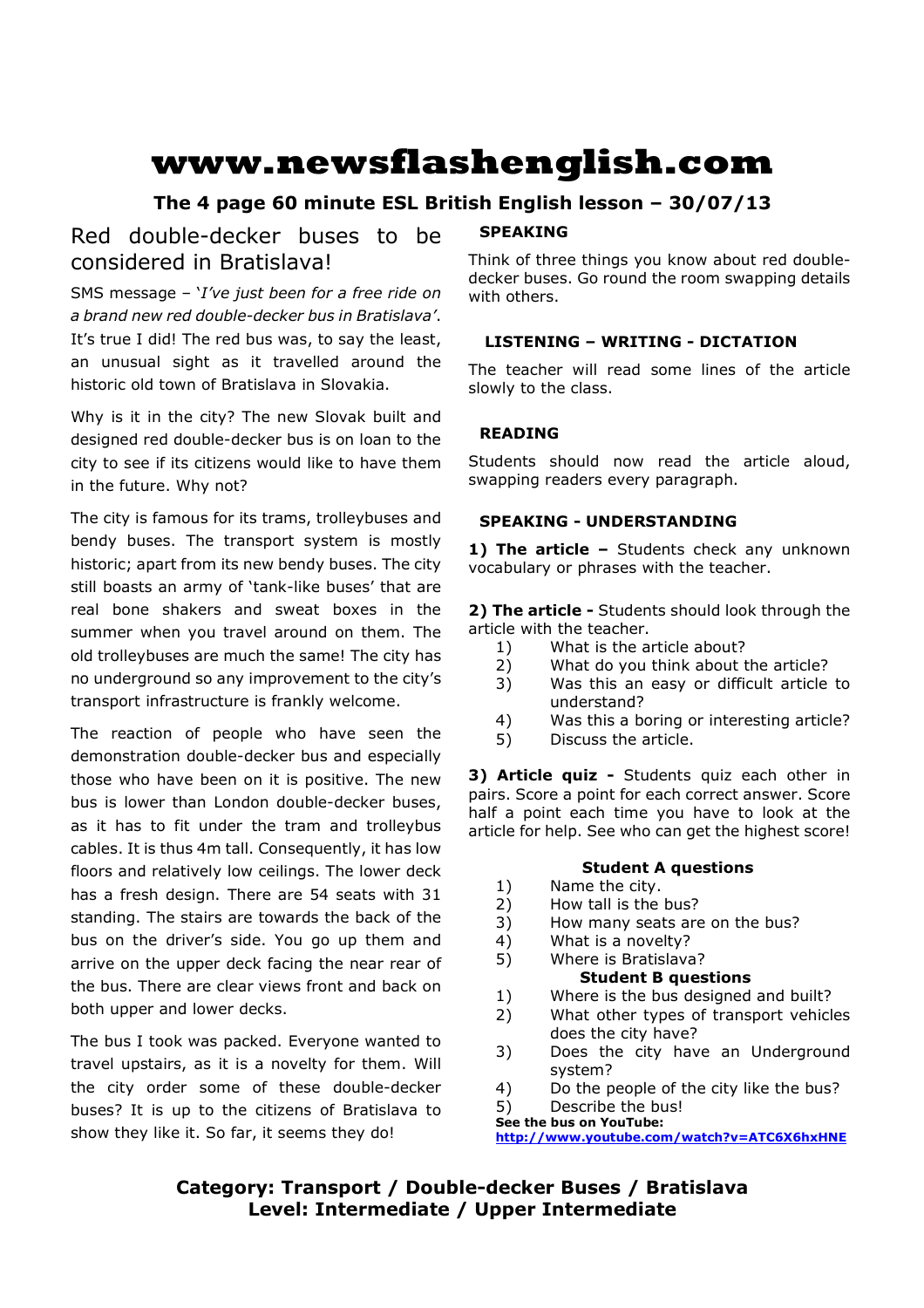#### **WRITING / SPEAKING**

you can to do with **'red double-decker buses***'***.** *One-two minutes.* Compare with other teams. together.

#### **WRITING / SPEAKING**

*In pairs* – Think of three things you will see on the inside of a red double-decker bus then add three things that are on the outside of it.

Write them below. Talk about them!

| سه |  |
|----|--|

**Add** three positive things about red doubledecker buses then add three negative things. Discuss together.

*The teacher will choose some pairs to discuss their findings in front of the class.* 

#### **SPEAKING – DISCUSSION**

*In pairs* – Student A prefers bendy buses. Student B prefers double-decker buses. 2 *mins.*

### **DISCUSSION**

#### **Student A questions**

- 1) Did the headline make you want to read the article?
- 2) Where will you find a modern tram network in your country?
- 3) Are modern trolleybuses likely to make a return to your town/city?
- 4) Do you think the city of Bratislava will order some of these red doubledecker buses?
- 5) Have you been on a red doubledecker bus? If yes, where?
- 6) Are double–decker buses death traps?
- 7) How would you describe the buses in your town/city?
- 8) Will you be watching the video of the demonstration red double-decker bus in Bratislava? (see page 1)
- 9) For what do you use public transport?
- 10) Have you learnt anything in today's English lesson?

#### **SPEAKING – ROLEPLAY 1**

In pairs. On the board write as many words as In groups. One of you is the interviewer. The Using your words compile a short dialogue is about: *The demonstration red double-decker*  others are one of the following people. You are in the *Radio Bratislava* studio. Today's interview *bus in the city.* 

- 1) A tourist in Bratislava.
- 2) Someone from Bratislava.
- 3) A bus driver from Bratislava.
- 4) The Mayor of Bratislava.

*The teacher will choose some groups to roleplay their interview in front of the class.* 

#### **SPEAKING - ROLEPLAY 2**

*In pairs.* You are in a pub in Bratislava with a friend. Start a conversation about the red double-decker bus you have seen driving around the city. *5 mins.* 

#### **SPEAKING - DISCUSSION**

*Allow 10 minutes* – As a class.

*Discuss the following…*  Should more European cities consider having red double-decker buses? **Or**  The transport infrastructure in my city/town Could it be better? How?

*The teacher can moderate the session.*

#### **DISCUSSION**

#### **Student B questions**

- 1) What do you think about what you've read?
- 2) Do you have bendy buses in your city?
- 3) Are double-decker buses a good idea or not?
- 4) What do you think of trolleybuses?
- 5) Would you like to see a modern tram system in your city?
- 6) When was the last time you saw a new bus on a bus route in your city?
- 7) What advice would you offer the people of Bratislava about the doubledecker buses?
- 8) Which city has the best mass transit infrastructure in the world?
- 9) Have you enjoyed this lesson?
- 10) Did you like this discussion?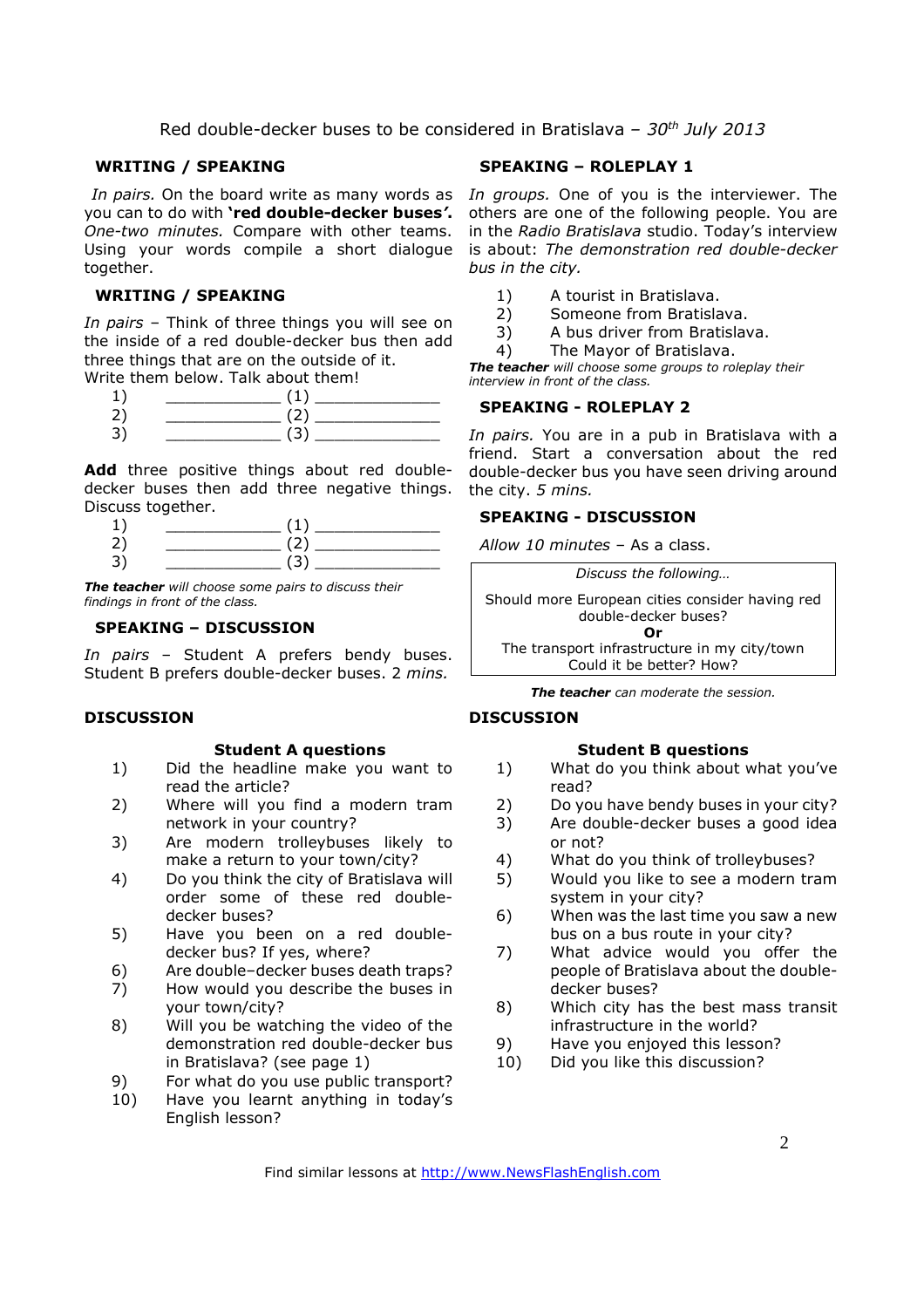#### **Red double-decker buses to be considered in Bratislava!**

SMS message – '*I've just been for a free ride on a brand new red double-decker bus in Bratislava'*. It's true I did! The red  $(1)$  was, to say the least, an (2)\_\_ sight as it travelled around the (3)\_\_ old town of Bratislava in Slovakia.

Why is it in the city? The new Slovak built and designed red double-decker bus is on loan to the city to see if its (4) would like to have them in the future. Why not?

The city is famous for its trams,  $(5)$  and bendy buses. The transport system is mostly historic; apart from its new bendy buses. The city still boasts an army of 'tank-like buses' that are real (6) and sweat boxes in the summer when you travel around on them. The old trolleybuses are much the same! The city has no underground so any improvement to the city's transport  $(7)$  is  $(8)$  welcome.

#### *citizens / historic / frankly / trolleybuses / bone shakers / unusual / infrastructure / bus*

The reaction of people who have seen the  $(1)$ double-decker bus and (2)\_ those who have been on it is (3) . The new bus is lower than London double-decker buses, as it has to fit under the tram and trolleybus  $(4)$  . It is thus 4m tall.  $(5)$ , it has low floors and relatively low ceilings. The lower deck has a fresh design. There are 54 seats with 31 standing. The stairs are towards the back of the bus on the driver's side. You go up them and arrive on the (6)\_\_ facing the near rear of the bus. There are clear views front and back on both upper and lower decks.

The bus I took was packed. Everyone wanted to travel  $(7)$ <sub>,</sub> as it is a  $(8)$  for them. Will the city order some of these double-decker buses? It is up to the citizens of Bratislava to show they like it. So far, it seems they do!

### *upper deck / novelty / consequently / positive / upstairs / demonstration / especially / cables*

# **GAP FILL: READING GAP FILL: GRAMMAR**

#### **Red double-decker buses to be considered in Bratislava!**

SMS message – '*I've (1)\_\_ been for a free ride on a brand new red double-decker bus in Bratislava'*. It's true I did! The red bus was, to say the least, an unusual sight as it travelled around the historic old town of Bratislava in Slovakia. Why is it in the city? The new Slovak built and designed red doubledecker bus is on loan to the city to see if its citizens  $(2)$  like to have  $(3)$  in the future. Why not?

The city is famous for its trams, trolleybuses and bendy buses. The transport system is  $(4)$  historic; apart (5) its new bendy buses. The city still boasts an army of 'tank-like buses' (6) are real bone shakers and sweat boxes in the summer (7) you travel around on them. The old trolleybuses are (8)\_\_ the same! The city has no underground so any improvement to the city's transport infrastructure is frankly welcome.

#### *when / just / much / mostly / them / would / that / from*

The reaction of people  $(1)$  have seen the demonstration double-decker bus (2)\_ especially those who have been on it is positive. The new bus is lower than London double-decker buses, as it has to fit under the tram and trolleybus cables. It is (3)\_\_ 4m tall. Consequently, it has low floors and relatively low ceilings. The lower deck has a fresh design. There are 54 seats with 31 standing. The stairs are towards the back of the bus on the driver's side. (4) go up them and arrive on the upper deck facing the near rear of the bus. There are clear views front and back (5) both upper and lower decks.

The bus I took was packed. Everyone wanted to travel upstairs, as it is a novelty (6)\_\_ them. Will the city order some of these double-decker buses? It is up to (7)\_\_ citizens of Bratislava to show they like it. (8) far, it seems they do!

*for / who / the / thus / on / you / so / and*